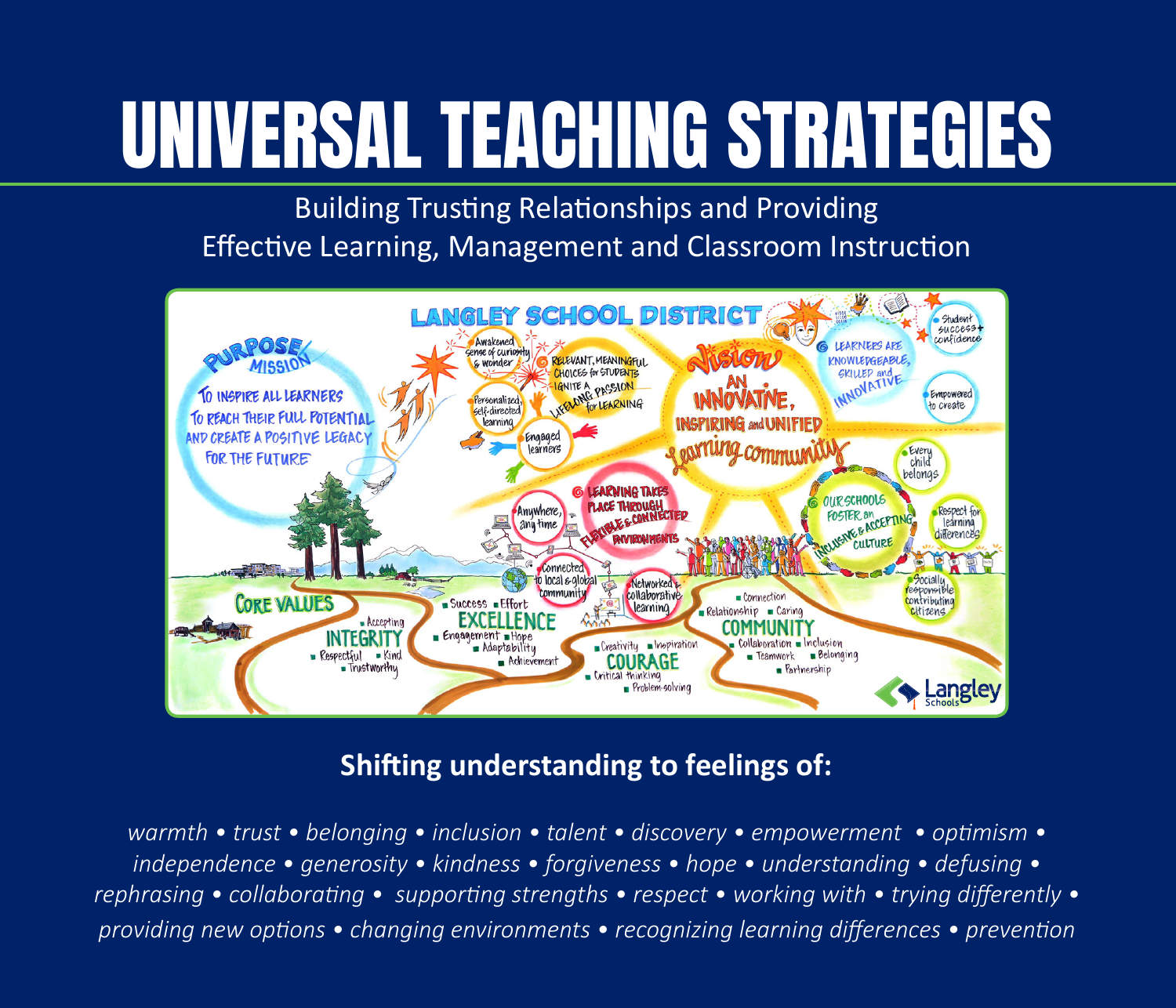# **UNIVERSAL TEACHING STRATEGIES**

#### **Table of Contents**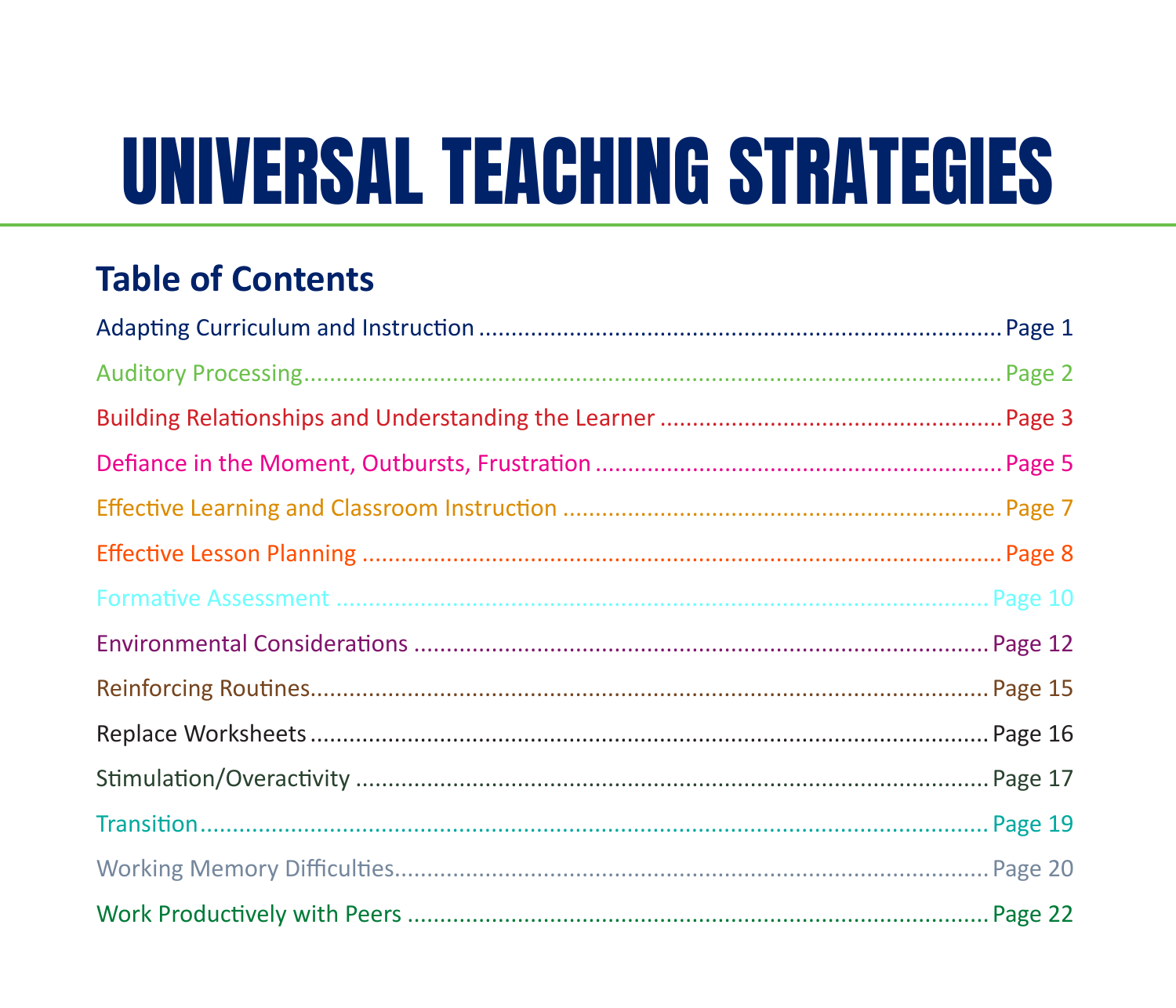#### **Teaching Strategies for Adapting Curriculum and Instruction:**

- $\bigcirc$  Build on strengths
- $\Omega$  Set appropriate expectations for maturity and/or instructional level
- $\bigcirc$  Use manipulatives
- $\Omega$  Allow more time and focus on fewer questions
- Provide concrete instructions
- $\overline{Q}$  Provide authentic experiences
- $\Omega$  Create step sheets, chunk information, simplify instructions
- $\bigcirc$  Use of technology for written output, reading, alternate expressions of learning (e.g. e.g. Microsoft Learning Tools: https://www.microsoft.com/en-us/education/ products/learning-tools
- $\overline{Q}$  Provide clear success criteria, samples, examples
- $\bigcirc$  Use of learning maps for access points into the curriculum from remedial skills to gifted programming
- $\bigcirc$  Provide multiple ways for students to demonstrate learning (e.g. acting it out, verbalizing, singing, writing, drawing etc.)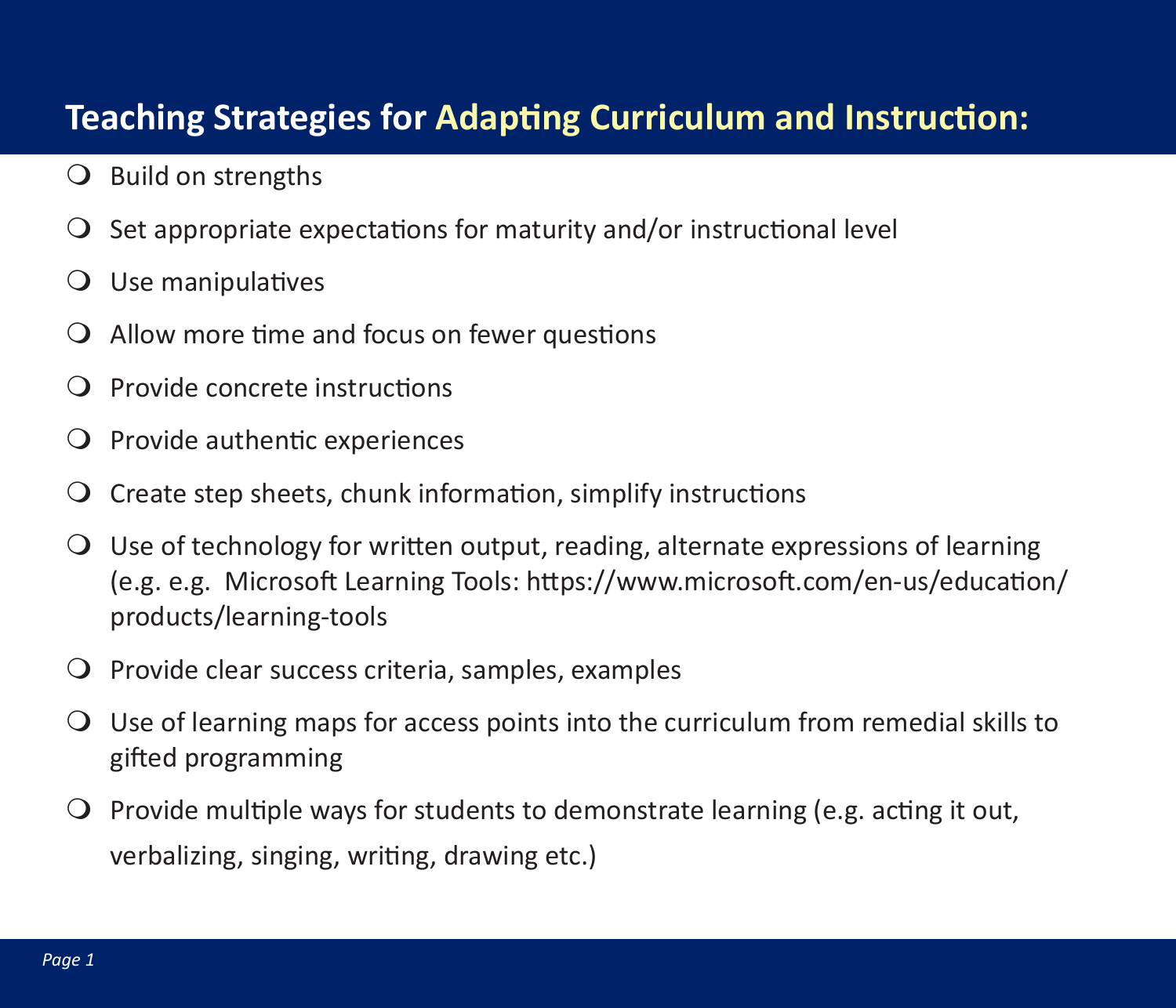#### **Teaching Strategies for Auditory Processing:**

- $\bigcirc$  Simplified, brief instructions
- $\overline{Q}$  Reduced quantity of required work
- $\Omega$  Have students share notes or record instructions to refer to at a later time
- $\Omega$  Sequence information step by step using "first", "then", "next, "finally"
- $\bigcirc$  Have student repeat instructions in their own words and emphasize key words/ concepts
- $\bigcirc$  Provide pre-instructions when new ideas are presented and tell students what to listen for
- $\overline{Q}$  Check for understanding and ask student to summarize information
- $\Omega$  Repeat or rephrase instructions and check for understanding
- $\Omega$  Pair visual aids with written words
- $\Omega$  Pair visual aids with oral instructions or verbal cues
- $\Omega$  Review previously learned material often
- $\overline{Q}$  Gain student's full attention prior to sharing information or giving directions
- $\bigcirc$  Speak slowly, clearly and allow extra time/wait time to process information
- $\overline{Q}$  Allow alternative setting to finish work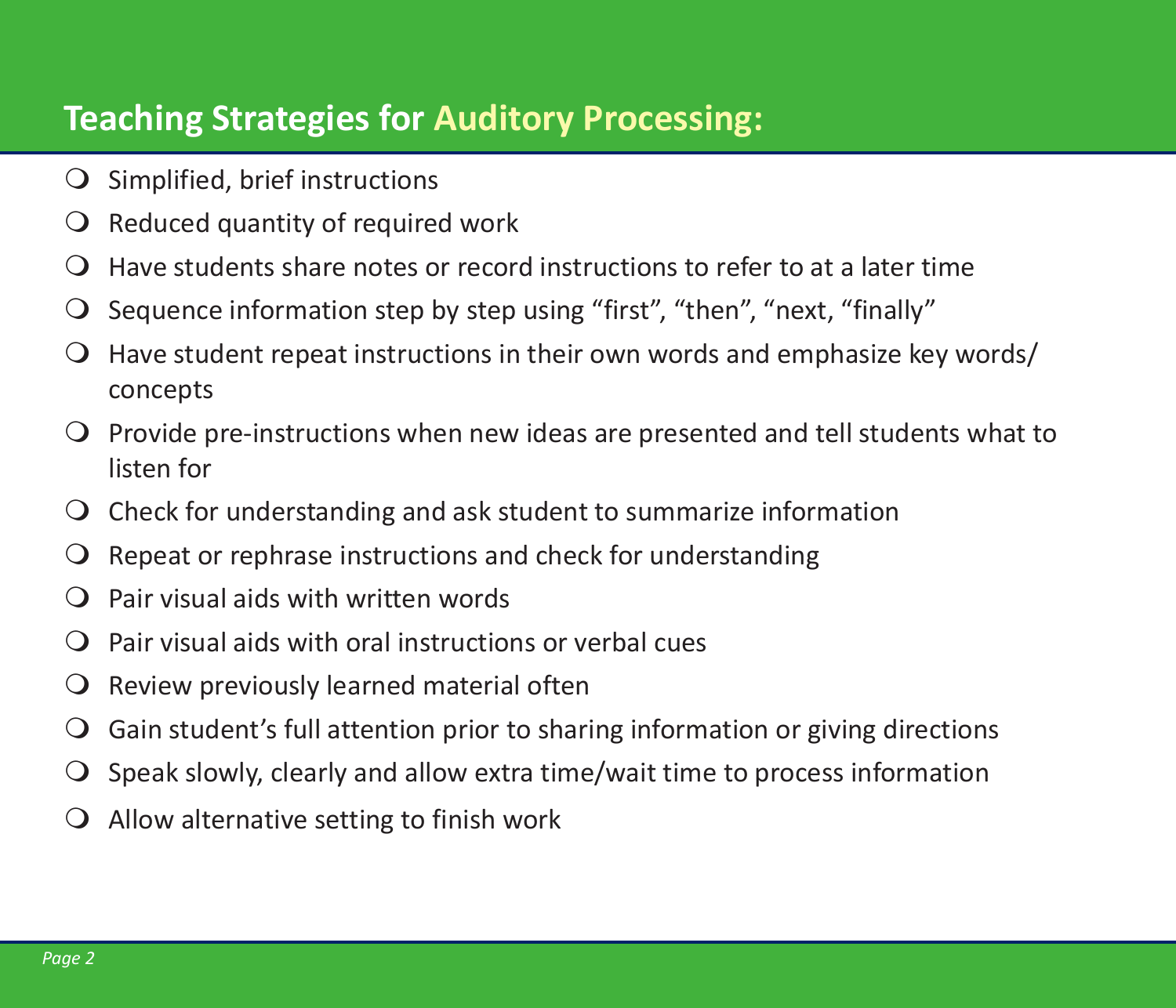#### **Teaching Strategies for Building Relationship and Understanding the Learner:**

- $\overline{Q}$  Acknowledge all learners' developmental and maturity levels in various domains (e.g. social emotional, behavioural, academic)
- $\overline{Q}$  Understand the needs and the feelings of the learner
- $\overline{Q}$  Give praise or positive reinforcement for steps taken towards goals
- $\overline{O}$  Teach that mistakes are the normal part of the learning process
- $\overline{Q}$  Get to know your student's family
- $\overline{Q}$  Ask the learner what would help them to learn
- $\Omega$  Advocate on the student's behalf
- Amplify strengths of learner and build into a contribution as part of the school community
- $\overline{Q}$  Greet students by their names when they enter the room, in the morning or when you see them at other transitional times
- $\overline{Q}$  Engage in play activities and/or conversation with students during supervision times
- $\overline{Q}$  Plan times to get to know students through 1-1 conversations on topics other than school; ask questions to engage them in topics that are of interest to them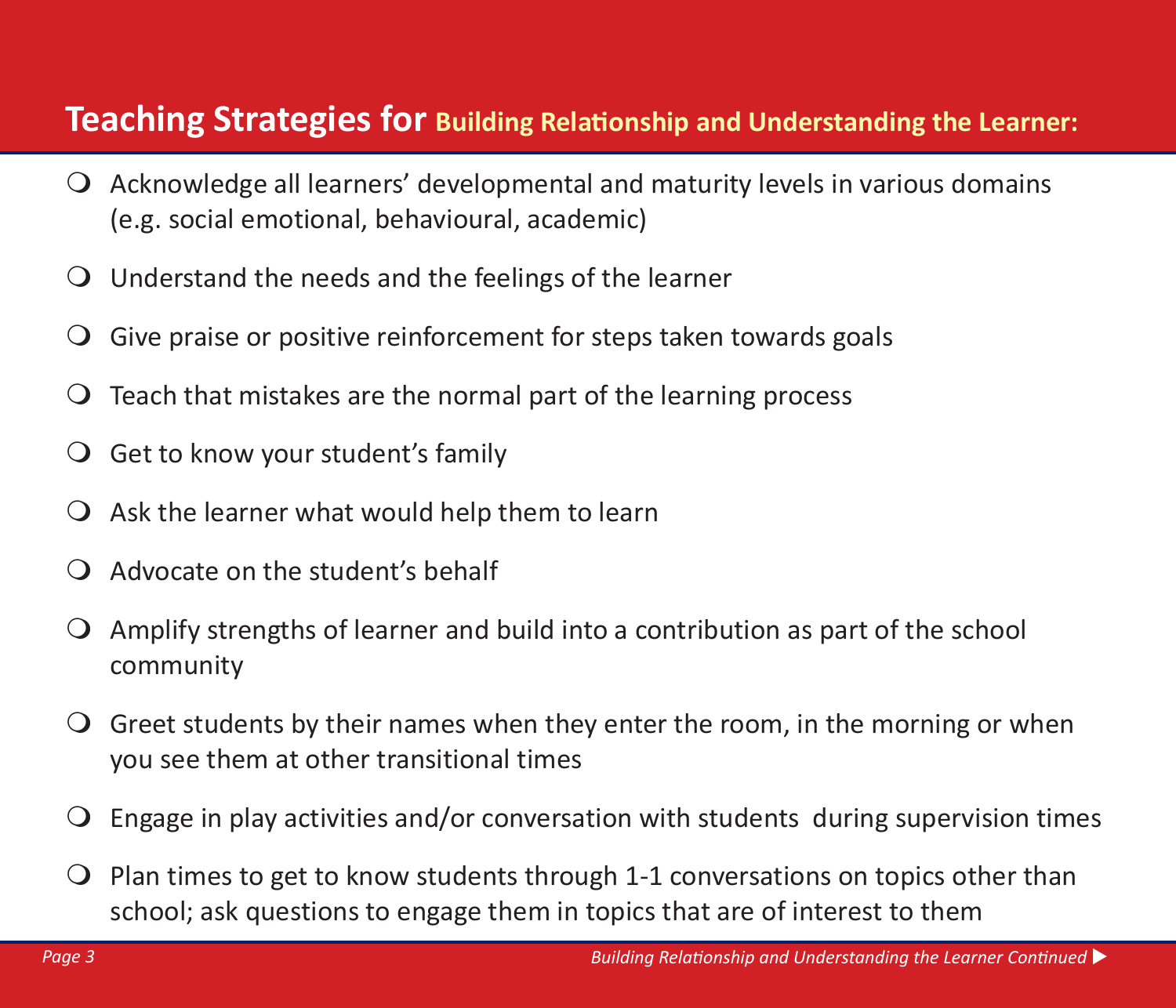- $\bigcirc$  Spend 2 minutes per day for 10 days (2 X 10) in a row talking with individuals about any topic they wish to talk about. Build in time for peers to also use the 2 X 10 strategy to get to know each other.
- $\overline{Q}$  Check in and check out with students who need more positive adult contact time and feedback on strengths and goals
- $\Theta$  Build community by creating weekly opportunities for classroom meetings and/ or talking circles to allow every child a voice and avenue to solve problems and/or share together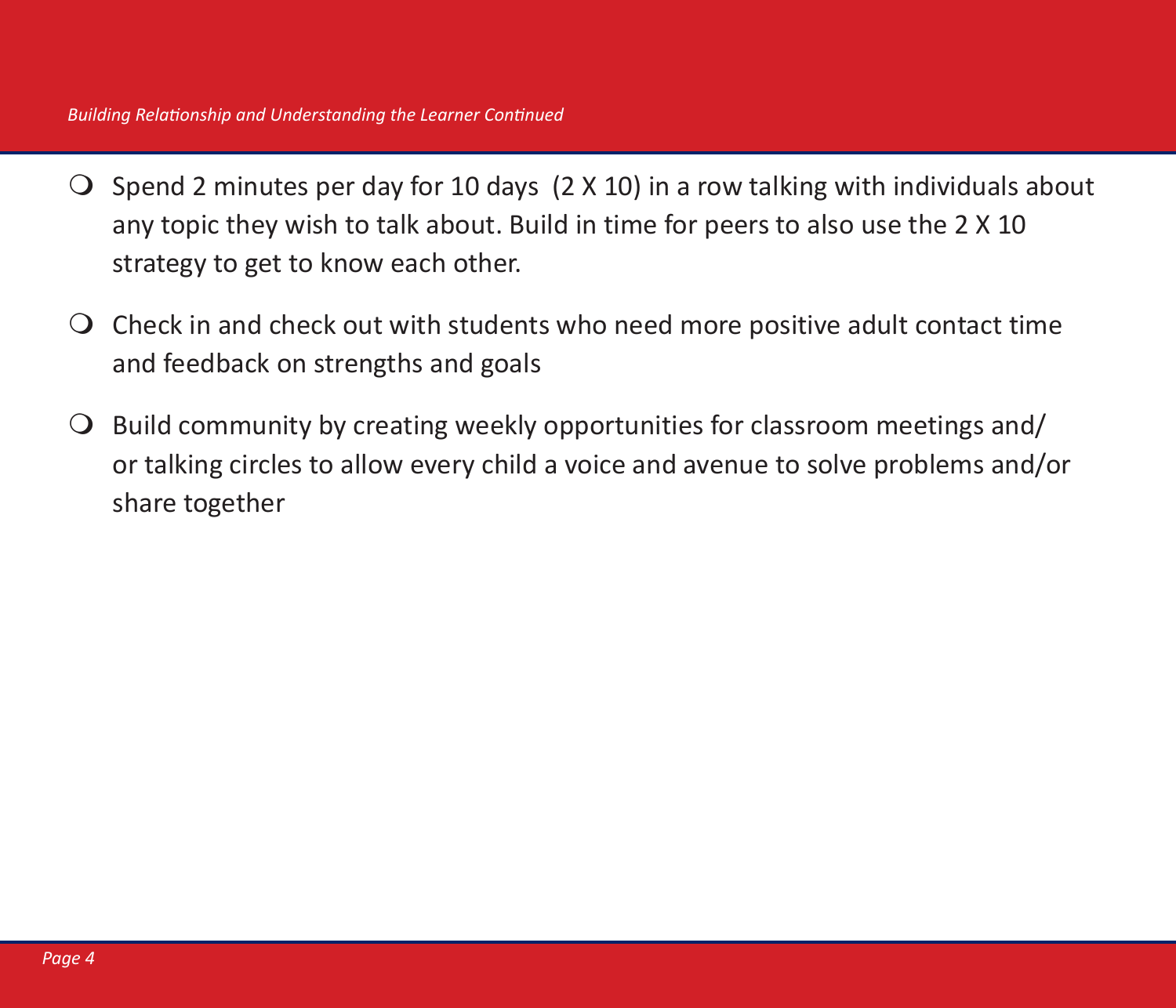#### **Teaching Strategies for Defiance in the Moment, Outbursts, Frustration:**

- Give reminders, prompts, redirection privately; avoid public confrontations, redirection or consequences
- $\overline{O}$  Stay calm and allow student time to calm down, take a few seconds to pause, take deep breaths so that you can assess the situation objectively
- $\Omega$  Respectfully redirect or remind student of expected behaviours
- $\Omega$  Use a calm tone and be brief with words
- $\overline{O}$  Use direct, matter of fact language and direct statements
- $\overline{Q}$  Keep body language neutral and let student know you are there to help them with the problem
- $\overline{Q}$  Avoid responses that heighten stress or invite more resistance; do not try to reason or make an emotional appeal to get student to behave when escalated, but rather provide space and time to cool down; evacuate class and call for assistance if needed
- $\Omega$  Identify triggers and antecedents to plan for prevention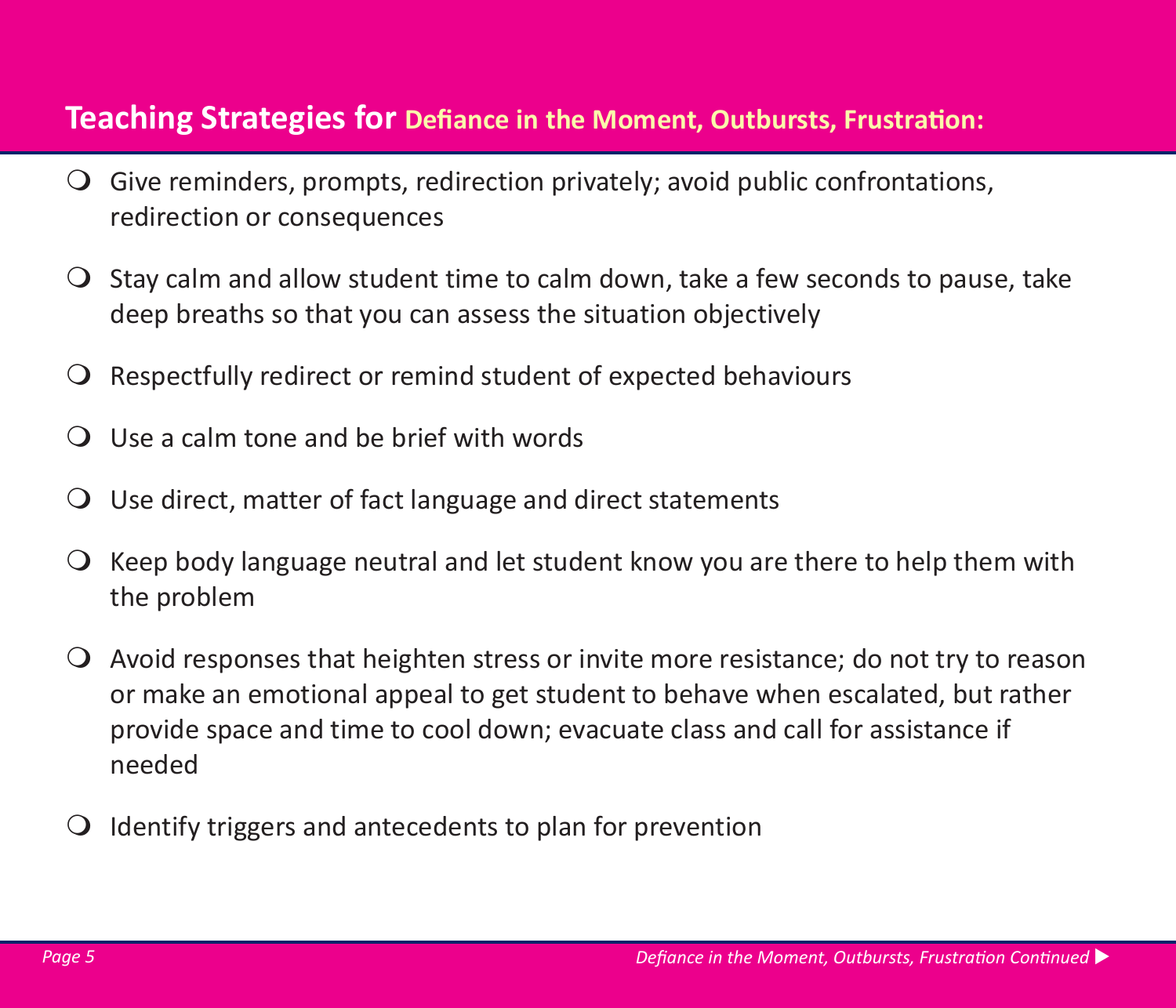- $\bigcirc$  Intervene as soon as you notice warning signs (e.g. fidgeting, making noises, restless etc.) by providing redirection, reminders or build in a body break or natural break
- $\bigcirc$  Offer limited choices or use first/then language; provide a few minutes for student to make a decision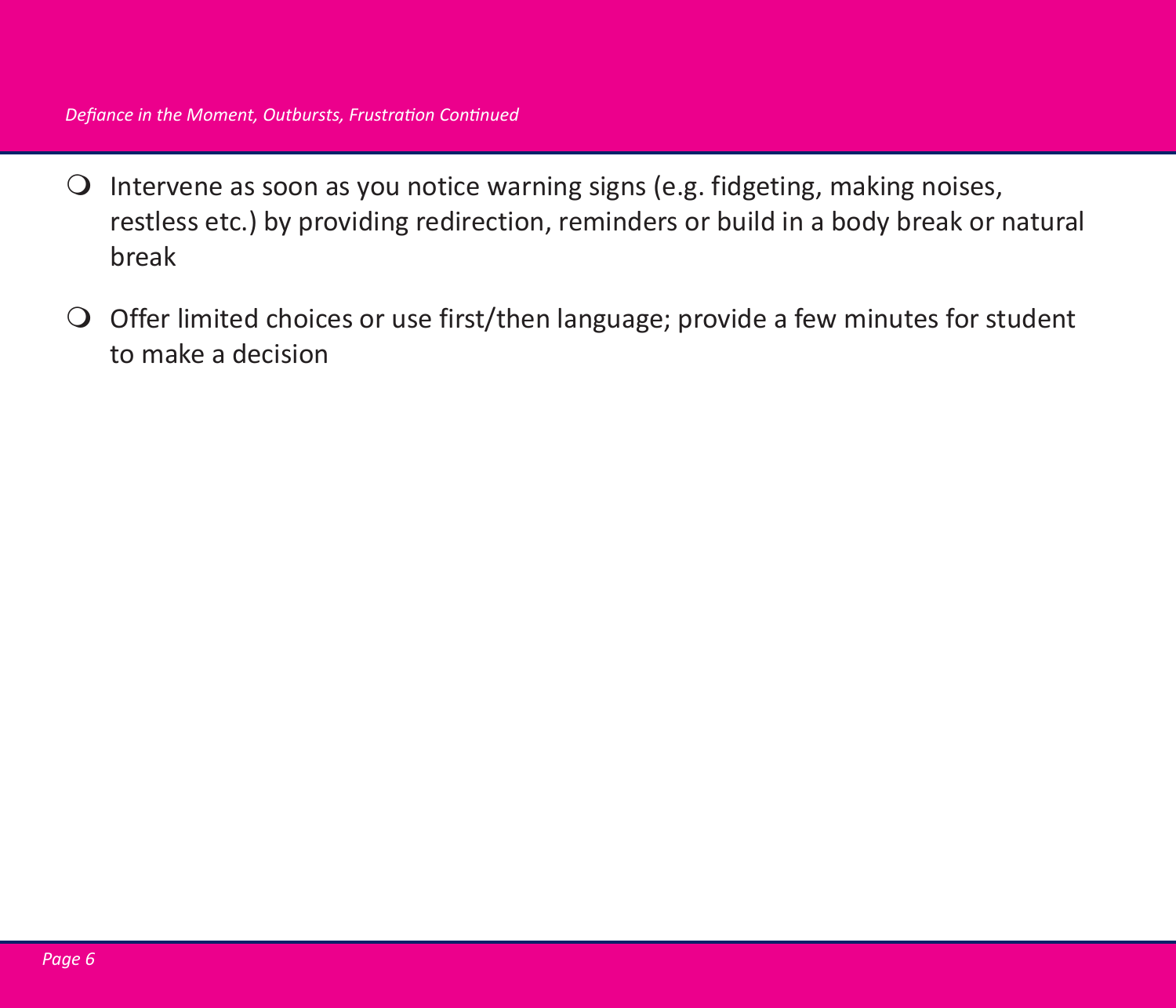#### **Teaching Strategies for Effective Learning and Classroom Instruction:**

- $\overline{Q}$  Talk in concrete terms for students who are emerging or developing socialemotional understanding of skills and concepts
- $\overline{O}$  Be consistent and use key words and phrases when giving oral directions
- $\Omega$  Re-teach as needed to help students learn information that can be retained in longterm memory
- $\overline{Q}$  Establish stable routines day to day and expected behaviours outlined prior to activities and/or transitions to and within alternative settings
- When student is overstimulated, keep instructions short and simple
- $\overline{O}$  Say what you mean in clear concise language; provide step by step instructions to develop appropriate academic and regulation habit patterns
- $\Omega$  Provide structure and reasonable boundaries as a foundation for academic and behavioural success
- Co-coach and scaffold skill set for both academic and behaviour success
- $\Omega$  Provide collaborative learning opportunities that are designed to foster creative and critical thinking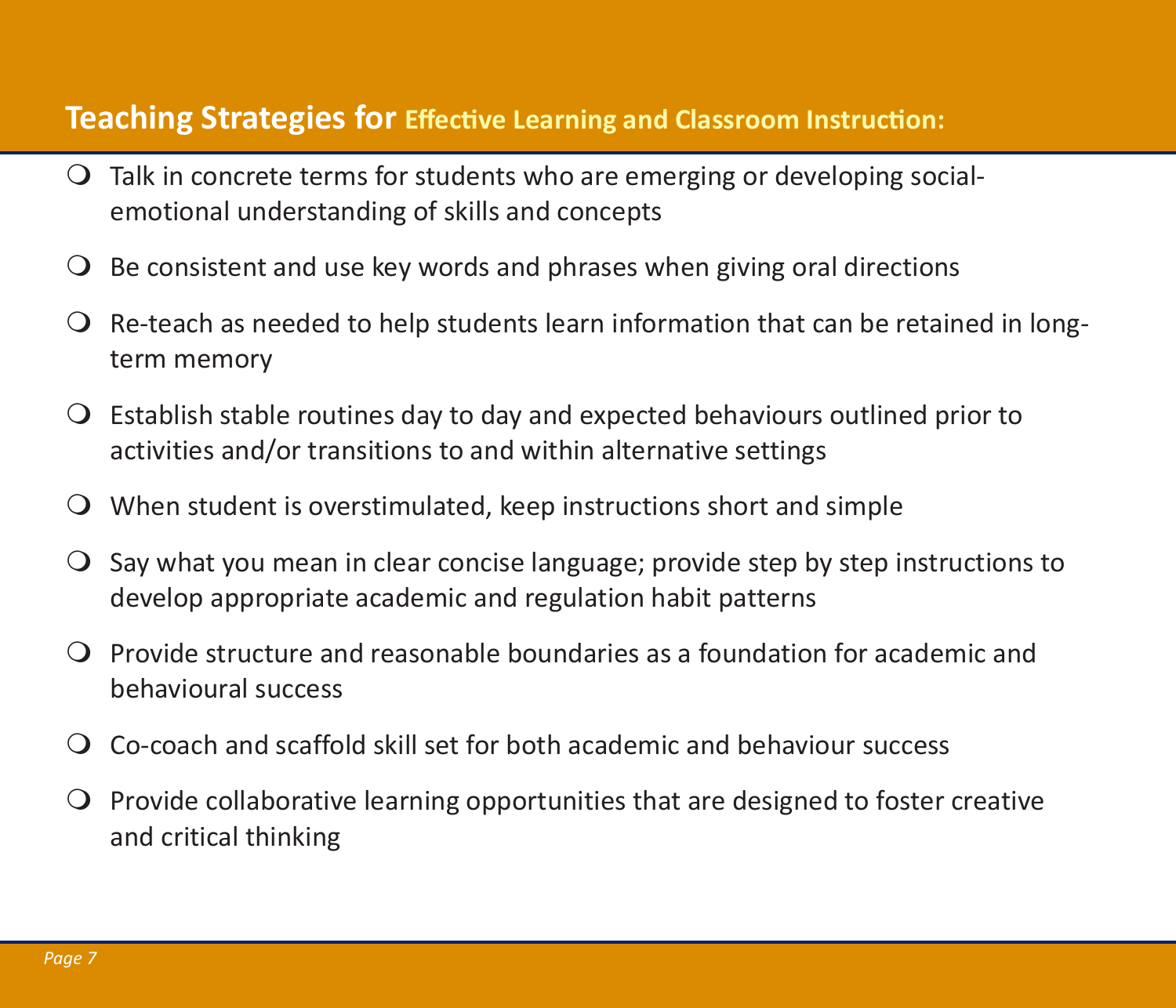### **Teaching Strategies for Effective Lesson Planning:**

- Provide clear intentions and objectives that are SMART: **Strengths Based, Meaningful, Authentic, Responsive and Triangulated**
- $\overline{Q}$  Provide multiple means of representation; offering information in more than one format (e.g. audio, textbooks are primarily visual, video, hands-on etc.)
- $\overline{Q}$  Activate students as learner resources for one another
- $\overline{Q}$  Allow students to express and acquire information and knowledge in multiple ways
- $\overline{Q}$  Give opportunities for students to interact with the material and to show what they have learned and what they know
- $\overline{Q}$  Engage students by tapping into interests and offer appropriate challenges that motivate (e.g. games, movement, gear lesson towards interest, offer choices etc.)
- $\overline{O}$  Have all materials prepped to teach the lesson
- $\Omega$  Front load instructions
- $\overline{Q}$  Provide ample opportunities for cross-curricular thinking and interdisciplinary connection in their learning
- $\overline{Q}$  Provide learner-focused lessons that are based on development of core curricular competencies
- $\Omega$  Involve students in the learning process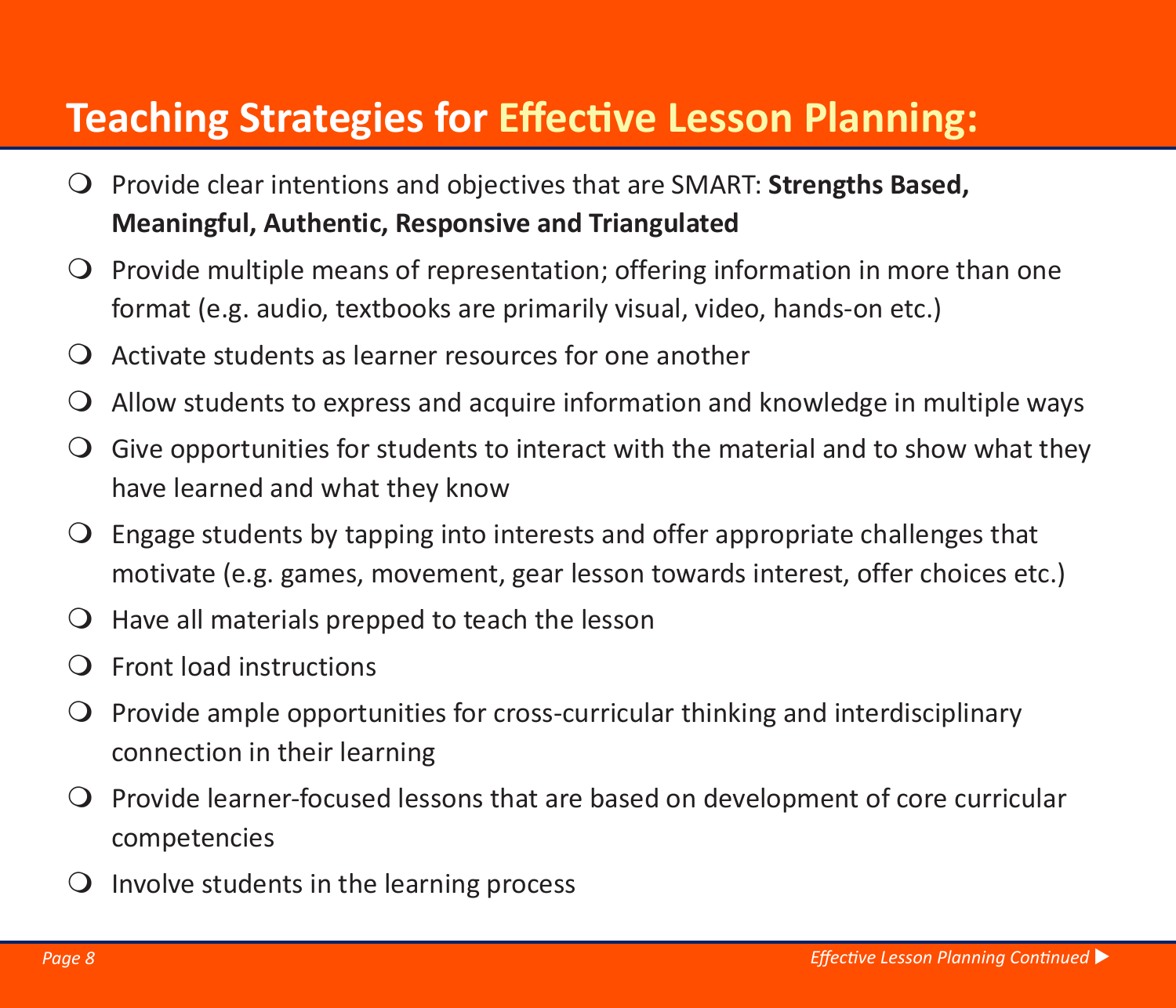- $\bigcirc$  Model what you want
- $\overline{Q}$  Allow for co-operative learning to take place
- Use of formative assessment to check for understanding (e.g. descriptive feedback, peer/self-assessment, ownership of goals statements, co-create success criteria, use of positive questioning, clarifying/understanding and sharing learning intentions etc.)
- Differentiation of content
- $\overline{O}$  Consider use of Learning Pathway/Learning Map
- Use different mediums
- Debrief and reflect on lessons
- $\overline{Q}$  Allow students to show their learning in multiple ways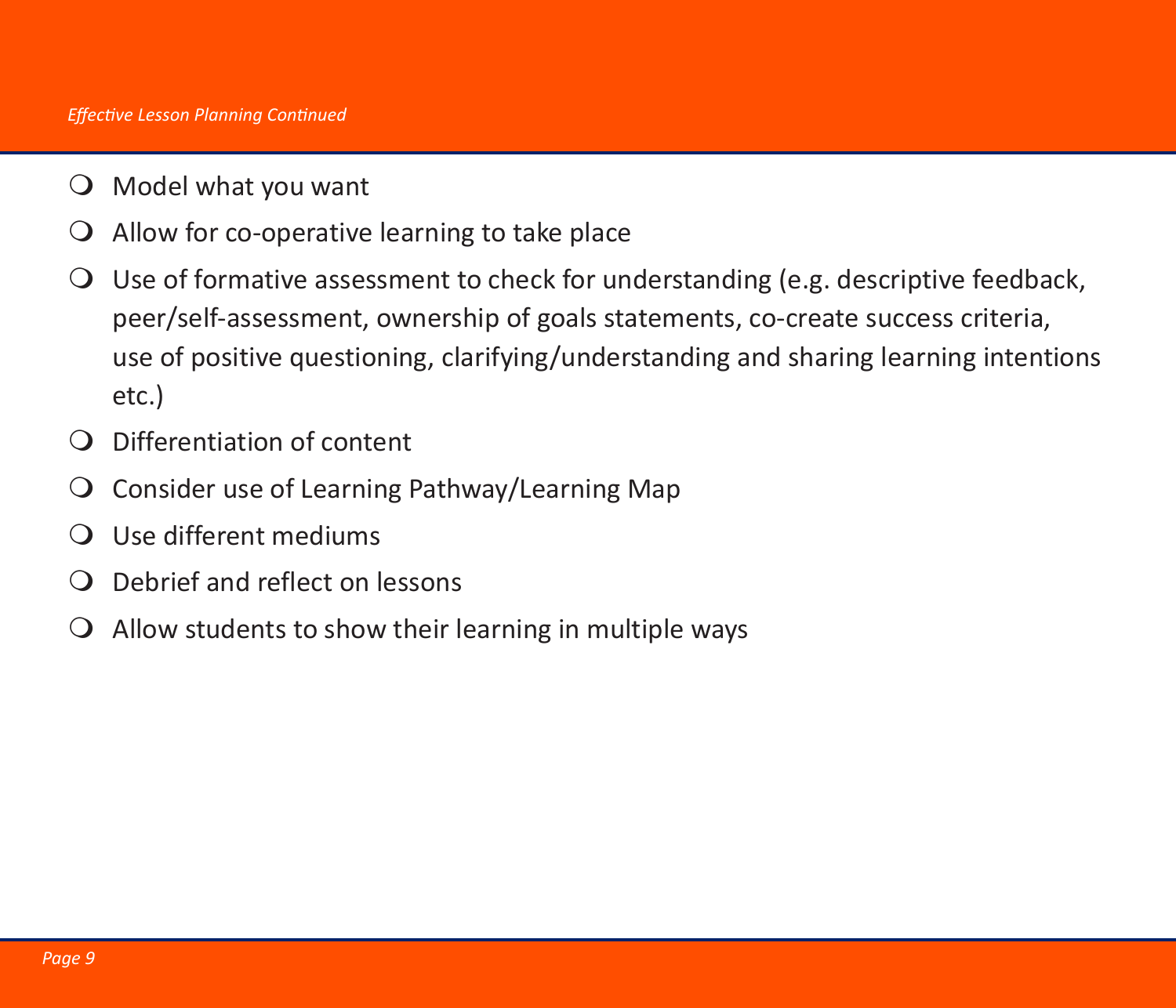#### **Teaching Strategies for Formative Assessment:**

- $\overline{Q}$  Provide feedback that motivates and moves learning forward by getting the students to understand what their learning experience will be and how their success will be measured.
- Create opportunities or observable systems and routines for tracking assessment data (e.g. charts, conference records, portfolios, rubrics etc.)
- $\overline{Q}$  Allow opportunities for classroom discussions, activities, and learning tasks that require students to demonstrate and show evidence of learning
- $\Omega$  Explicitly teach students to monitor and regulate their learning
- $\Omega$  Provide opportunities for students to be involved with each other in discussions and working groups
- $\Omega$  Individual white boards for students to show their answers
- $\overline{Q}$  Allow for think-pair-share activities
- $\overline{Q}$  Use positive questioning techniques; avoid yes/no responses
- $\Omega$  Include peer, self and portfolio-based assessment as part of practice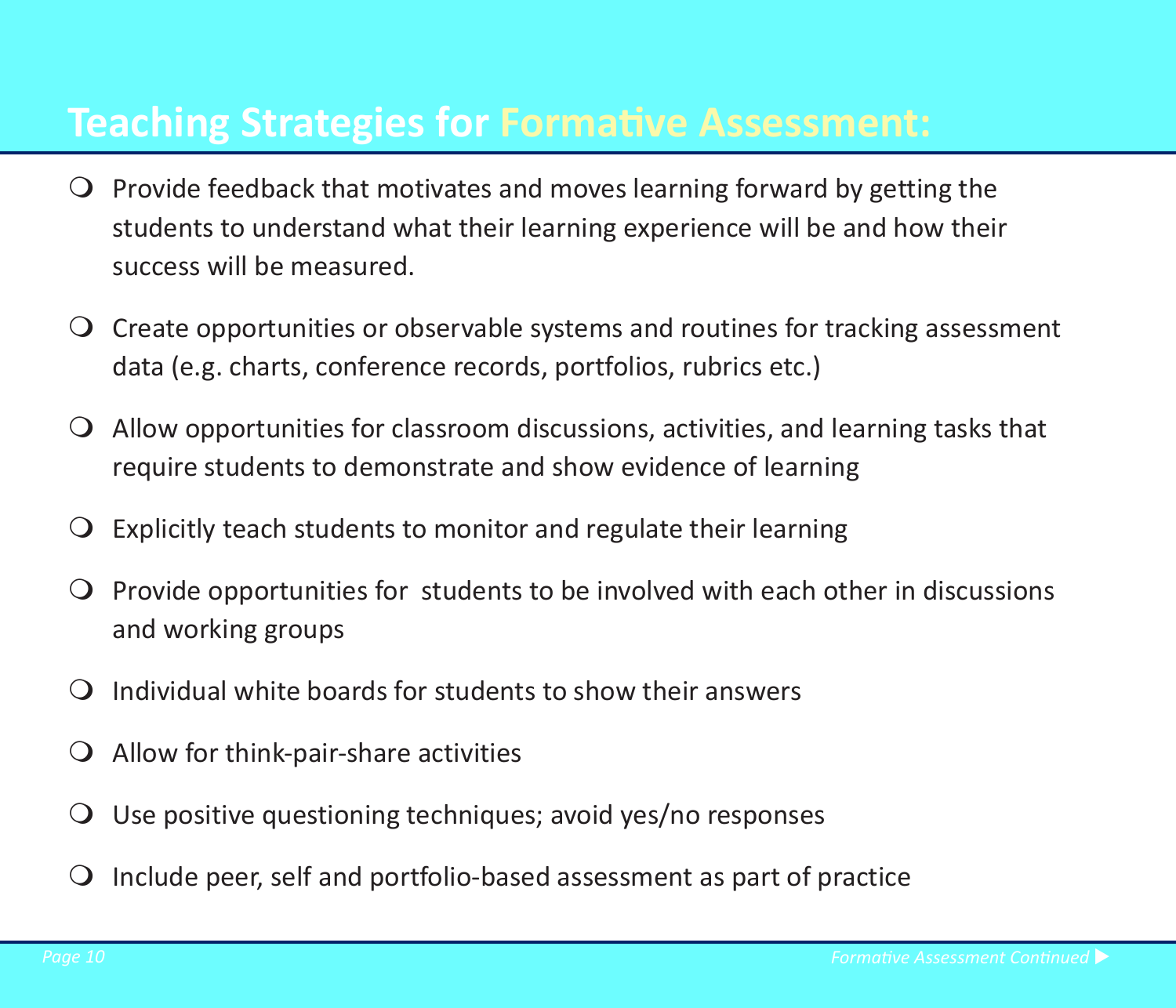- $\overline{Q}$  Create rubrics and criteria with students
- $\Omega$  Purposely plan for individual conversation so students can walk you through their thinking and you can check for understanding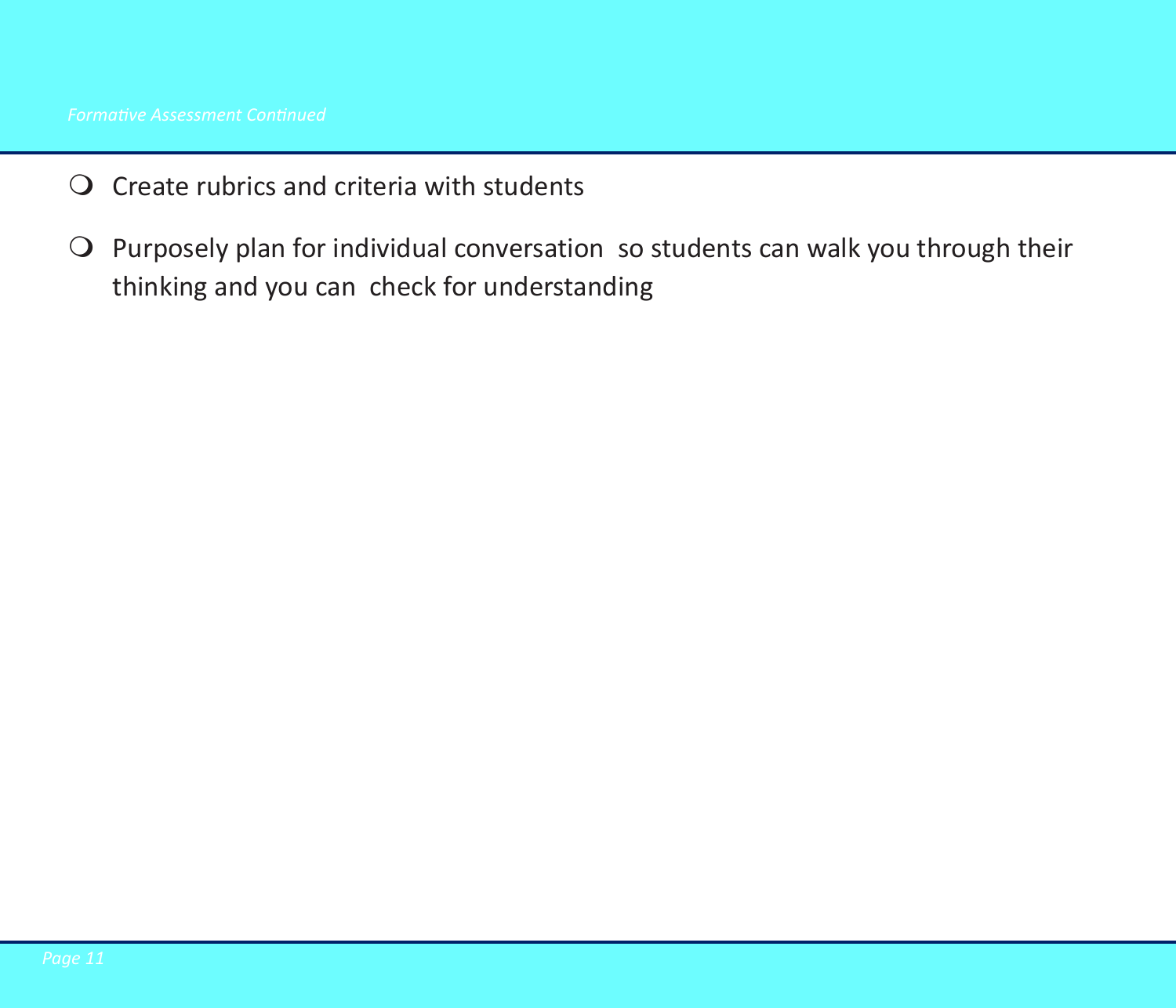### **Teaching Strategies for Environmental Considerations:**

- $\overline{Q}$  Ensure students have access to resources in the physical environment to support learning and independence (e.g. learning commons, technology, flexible seating etc.)
- $\bigcirc$  Position furniture to allow good traffic flow (e.g. desks arranged to see teaching area, participate in discussions and adequate space for independent work). Explicitly teach traffic flow if student takes alternate routes regularly.
- $\overline{Q}$  Assigned seating to accommodate students with attention or hearing difficulties
- $\overline{Q}$  Clearly label storage and communal property for students
- $\overline{Q}$  Clutter free shelving, coat rooms and pathways for ease of monitoring and visibility of student participation
- $\bigcirc$  Establish systems and routines that facilitate student responsibility, ownership and independence
- $\overline{O}$  Chair protectors are available to reduce noise
- $\Omega$  Provide clear expectations around talking and volume
- $\Omega$  Allow for dialogue and interactions that reflect inclusion and accepting culture, innovation and passion for learning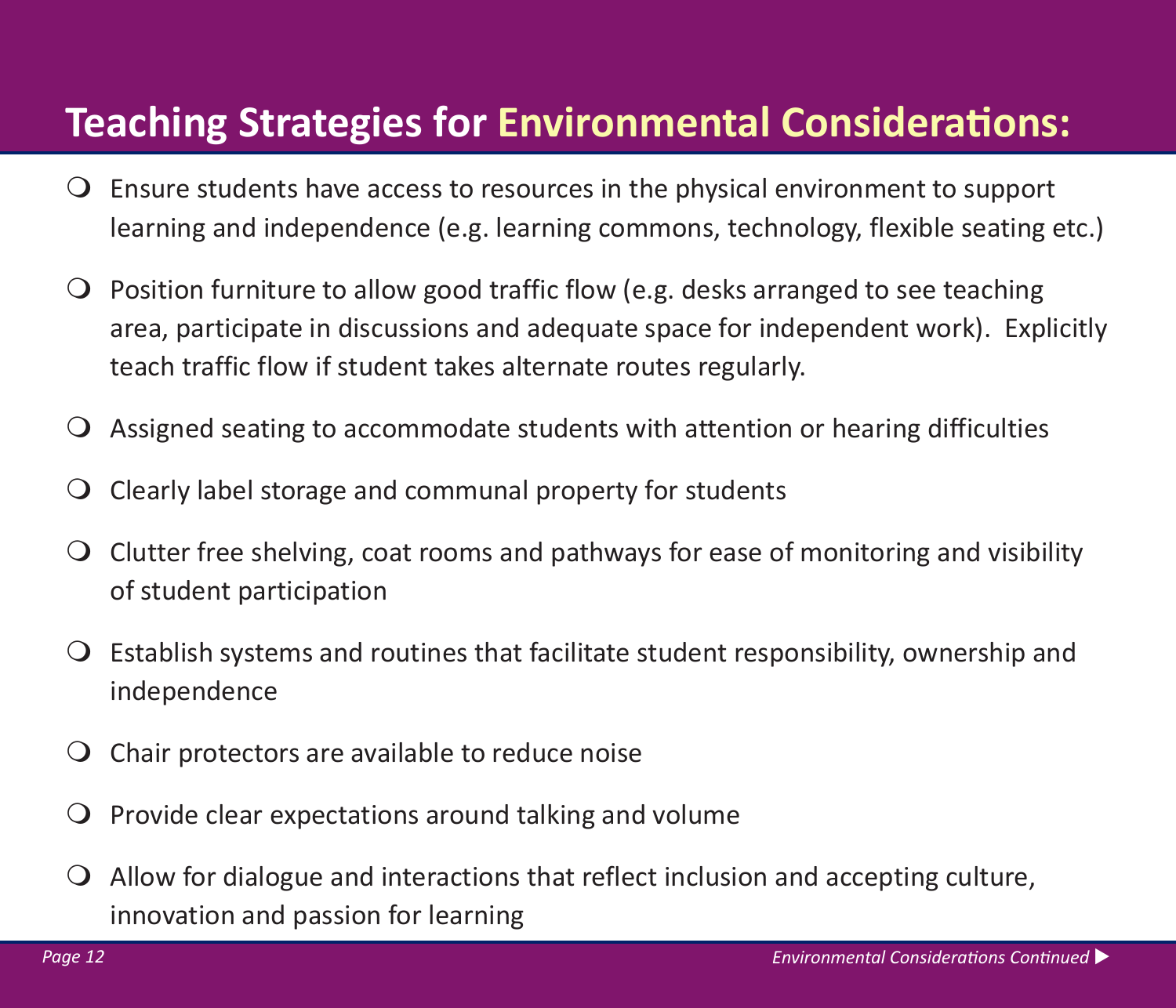- $\overline{Q}$  Adequate lighting for various learning activities
- $\bigcirc$  Books displayed so covers are visible
- Visual cues at eye level for students
- $\bigcirc$  Easy to read visual schedule clearly visible
- $\overline{Q}$  Colors in room create a calm, harmonious feel
- Wall displays contribute to sense of order and decorations kept to a minimum
- $\overline{O}$  Shelving is organized and adequate for storage needs
- $\overline{O}$  Desks and chairs at the right size and in good condition
- $\overline{O}$  Supplies easy to access, retrieve and store; consider communal supplies for easy access
- $\overline{O}$  Space to work in groups and independently
- $\overline{O}$  Technology setup to allow all to access materials (e.g. learning tools, screen size, sound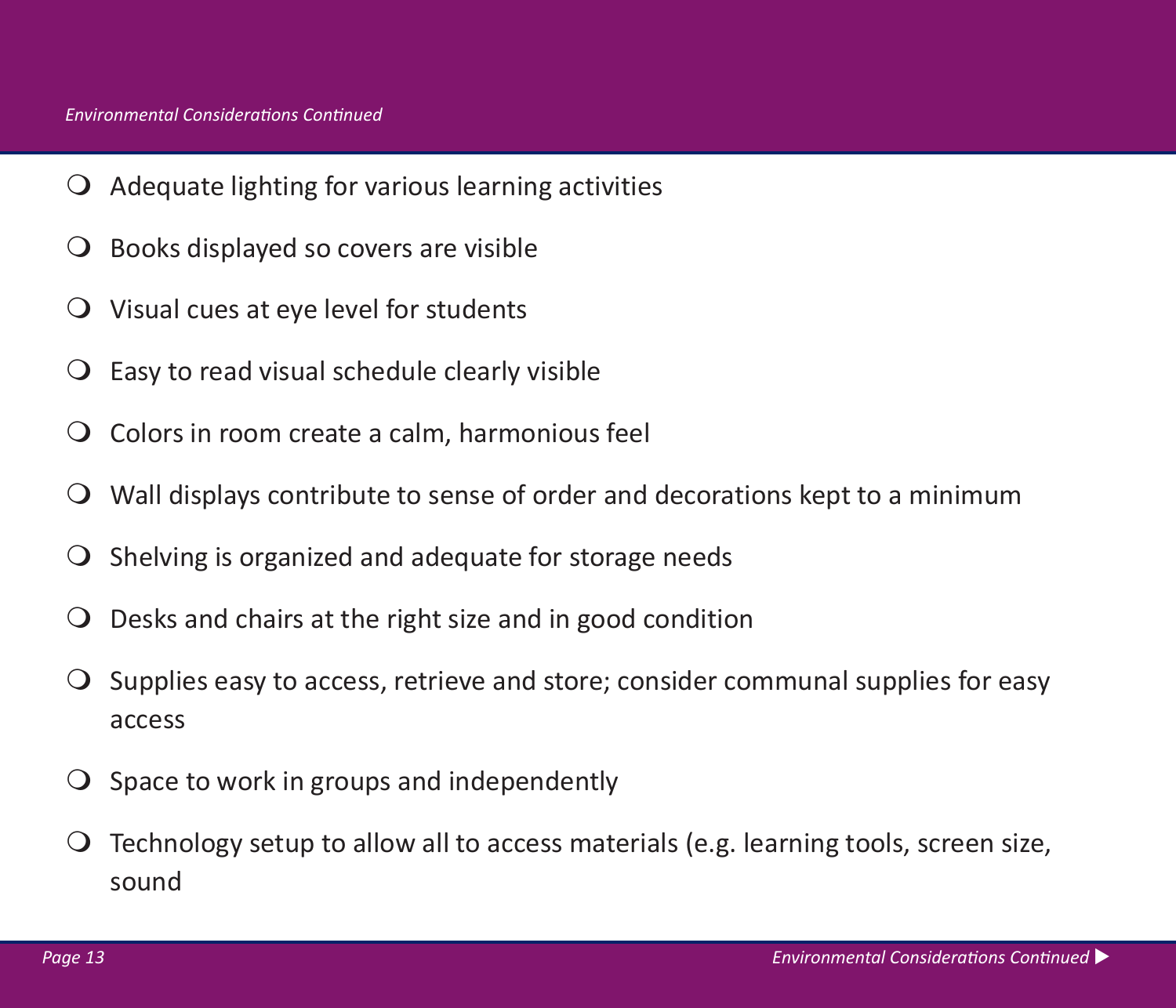- $\Omega$  A quiet space or private space where students can chill out in a positive environment, to do an alternative positive activity as they de-escalate
- $\Omega$  Scaffolding the use of flexible furniture and explicitly teach of expectations for use
- $\Omega$  FM sound field systems for acoustics and receiving of information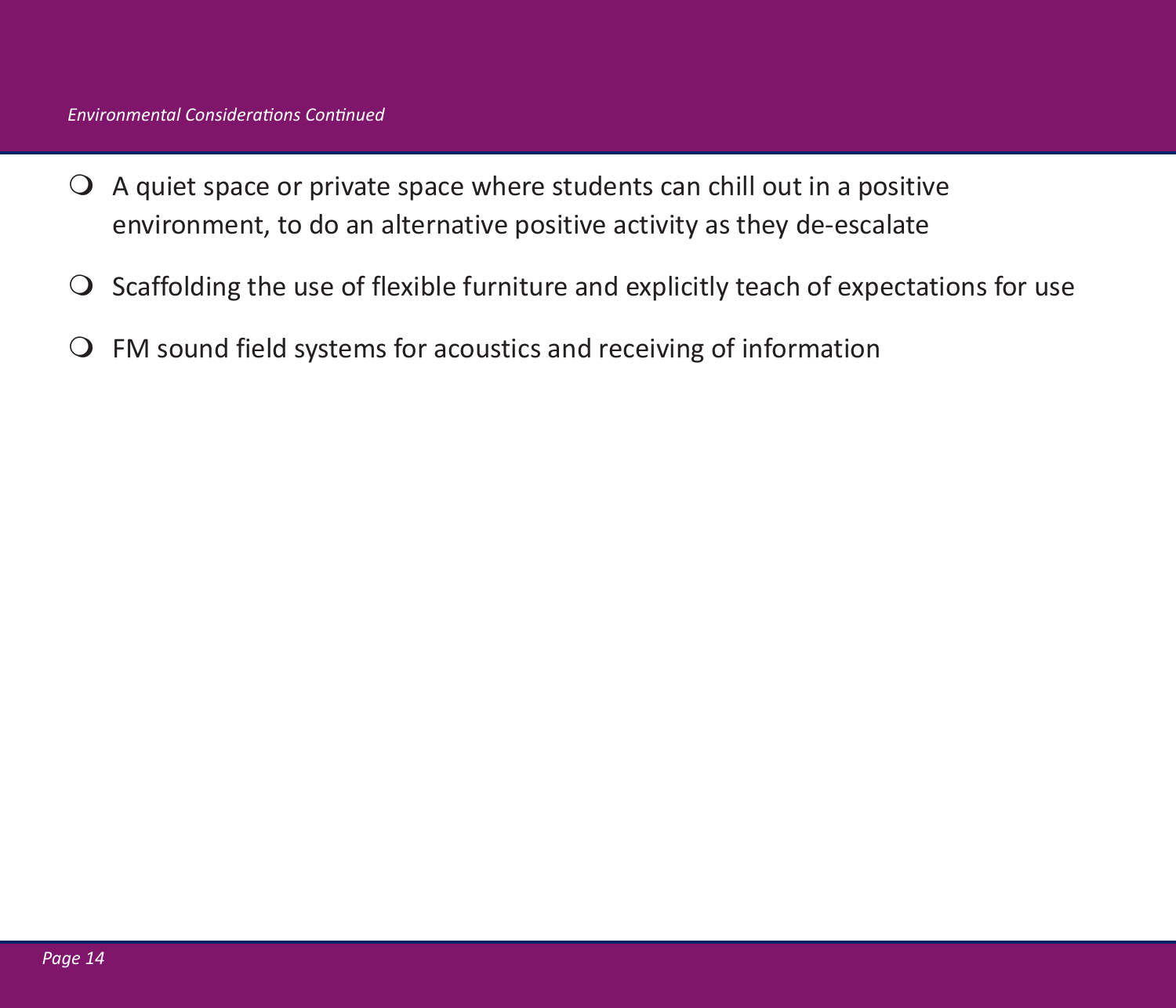## **Teaching Strategies for Reinforcing Routines:**

- $\bigcirc$  Establish easy to follow rules together in kid-friendly language; keep routines and structures reasonable and age-appropriate
- Explicitly teach and practice social skills development (e.g. Mind Up, Zones of Regulation, Kelso's choices etc.)
- $\bigcirc$  Post visual supports and rubric that reinforce expectations in and outside of the classroom (e.g. classroom expectations, hallway expectations, lunch hour etc.)
- $\overline{Q}$  Positive reinforcement: establish a token economy system or catch them being good in the moment. If this is not working to teach "cause and effect" "try differently rather than harder"
- $\overline{Q}$  At the end of each day or block review and reinforce the expectations for that day; provide students feedback, preplan with students, and then make necessary adjustments for a productive day
- $\Theta$  Be consistent and clear with expectations and routines set that are enforced at the beginning of the year with scheduled times to re-review throughout the school year
- $\Omega$  Teach and apply clock and passage of time for time management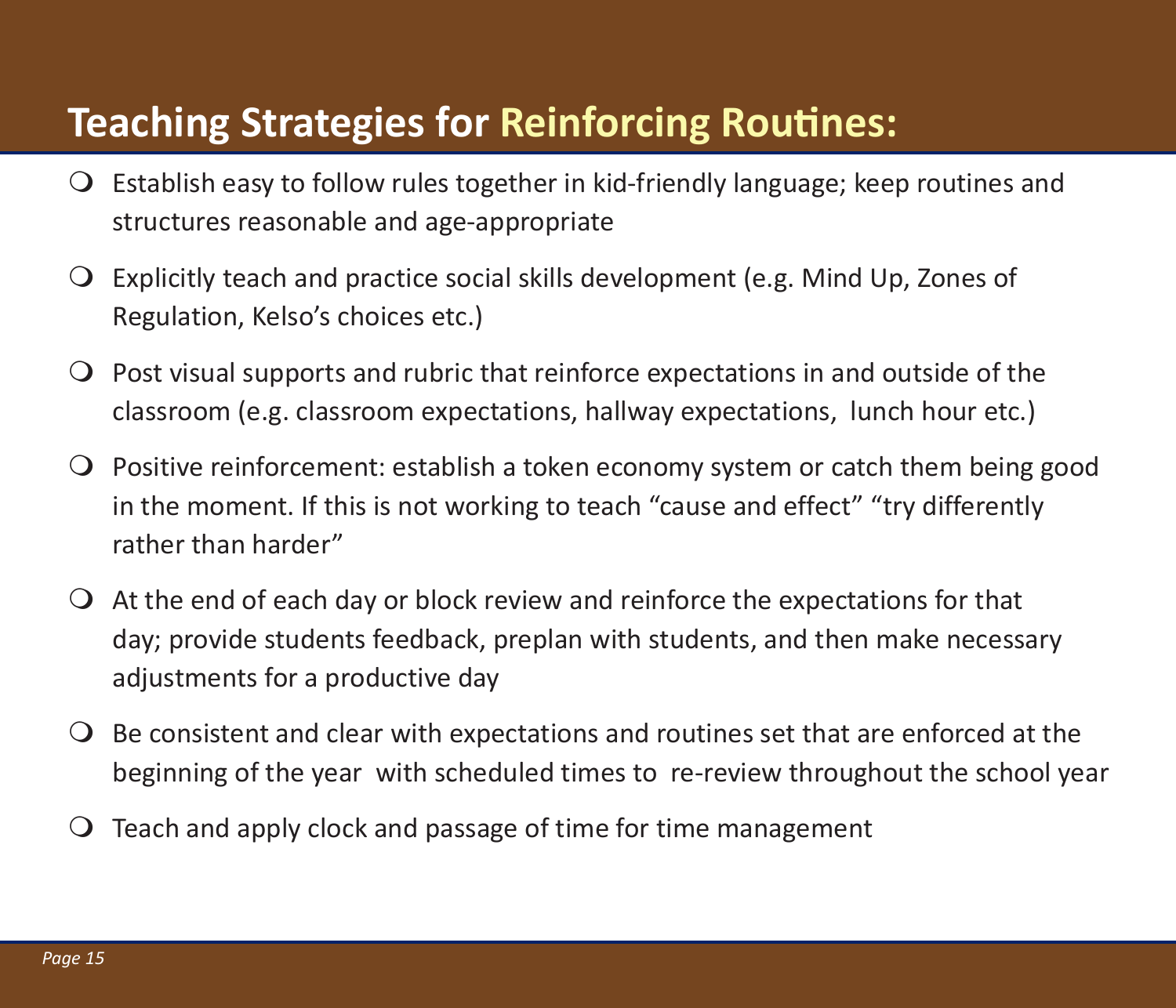## **Teaching Strategies for Replace Worksheets:**

- Use of manipulatives cross-curricular
- $\bigcirc$  Use of dramatic play
- $\Omega$  Introduce varied learning centres
- Hands-on experiments
- $\bigcirc$  Technology to enhance and show case work
- $\Omega$  Incorporate project-based, inquiry-based, self-designed learning opportunities. If task is difficult, structure the experiential components by breaking down the skills and steps, provide clear language, clear expectations and concrete examples where appropriate.
- $\overline{Q}$  Purposely plan educational field trips and invite guest speakers
- $\overline{Q}$  Give opportunities for oral retelling of stories
- $\overline{Q}$  Class discussion and/or think-pair-share
- $\overline{O}$  Cross curricular integration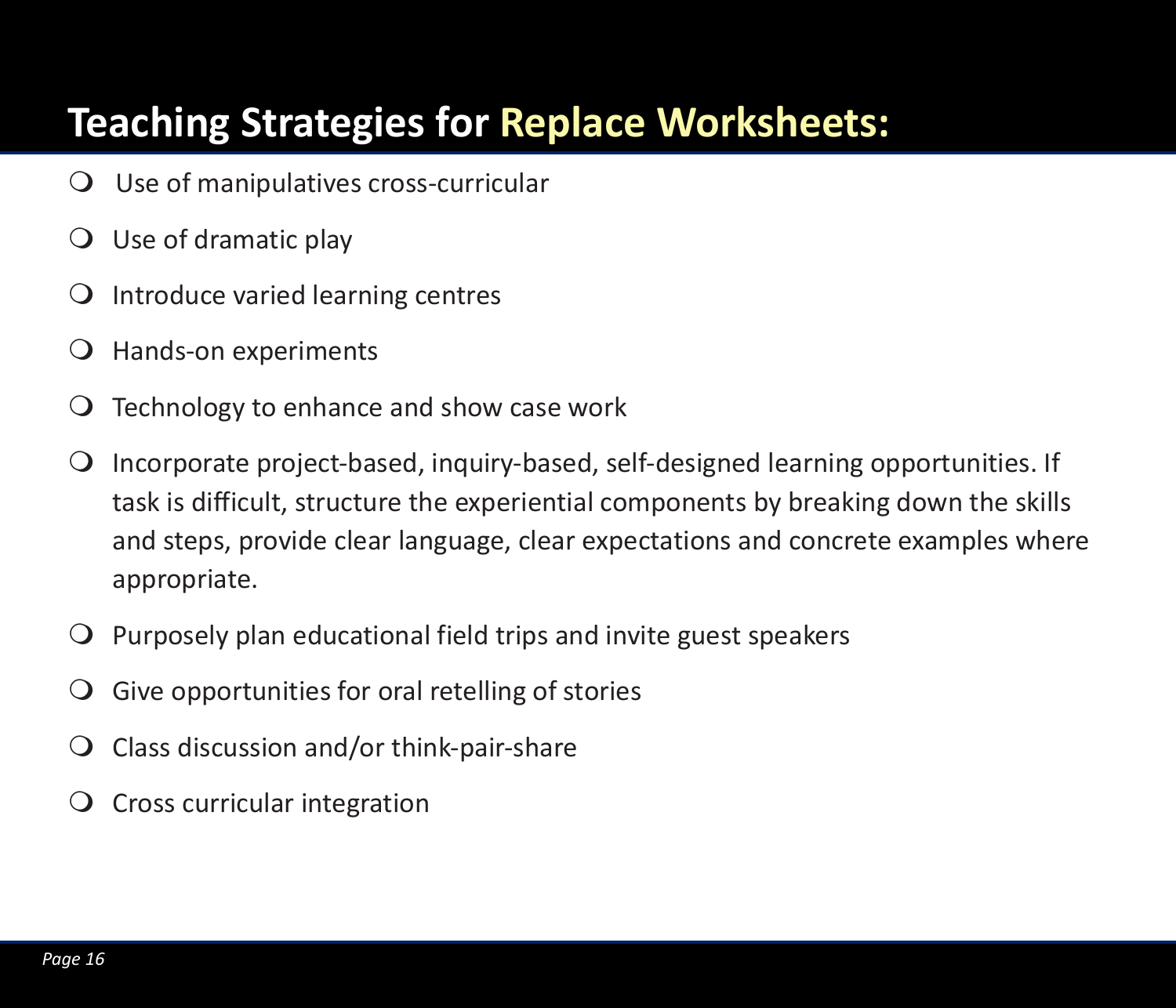## **Teaching Strategies for Stimulation/Overactivity:**

- $\bigcirc$  Use stop/go sign; explicitly teach
- $\overline{O}$  Stagger entry and leaving during transitions and breaks
- $\overline{Q}$  Practice relaxation strategies (e.g. yoga, mind up, breathing techniques etc.)
- Direct teaching and practice on Self Regulation (e.g. Mind Up, Zones of Regulation and/or Calming Techniques (e.g. close eyes, think of happy place or something funny, squeeze ball, count down from 10, breathing exercises, stretch, journal/draw or sketch)
- $\overline{Q}$  Provide preferential seating and/or alternative classroom space for quiet time
- Allow students to access headphones as needed for noise reduction
- $\Omega$  Model and practice self-regulation with the students
- $\bigcirc$  Introduce and teach how to use calming tools (e.g. rocking chair, wiggle cushion, sensory bin etc.) one at a time
- $\bigcirc$  Have all students talk about and identify what works for them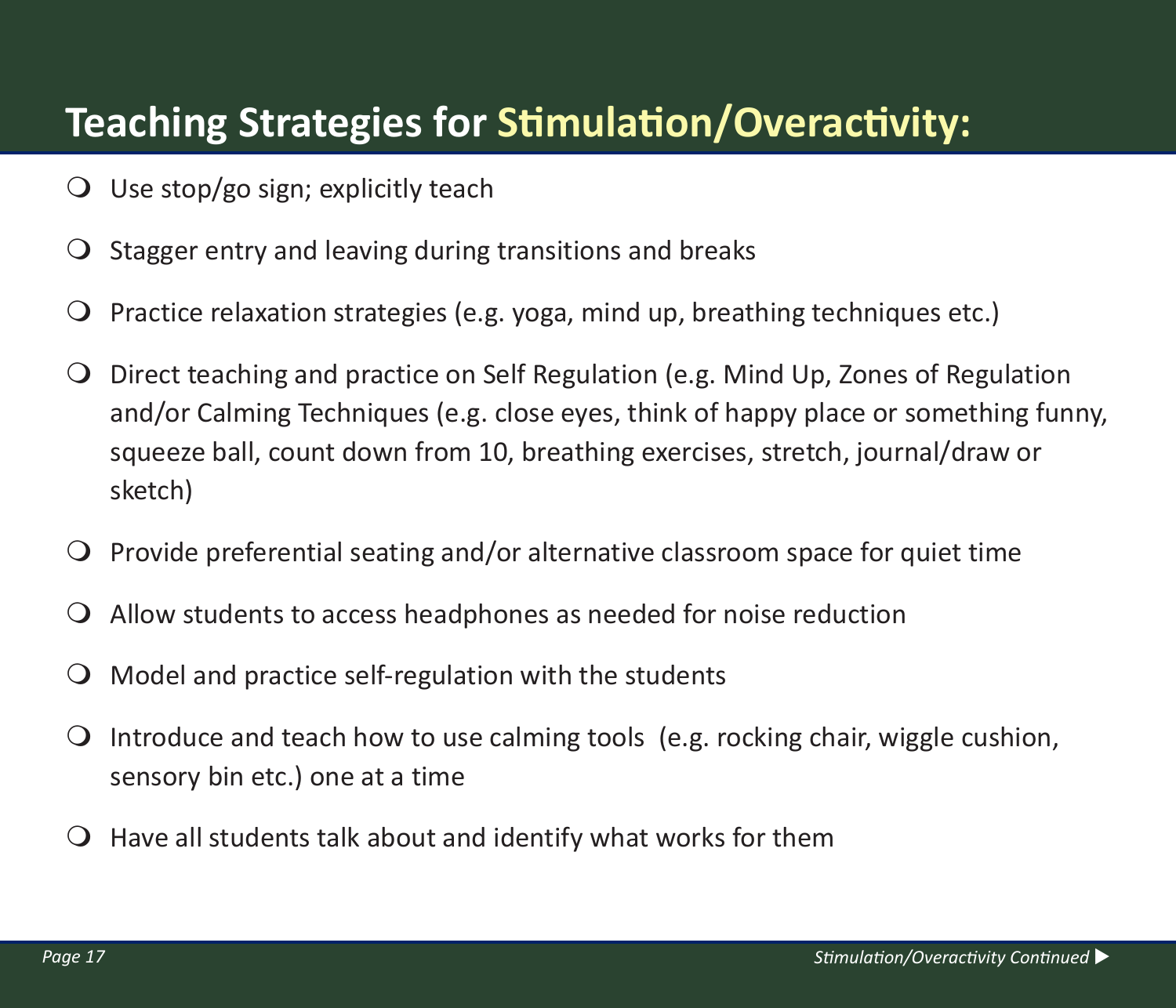#### *Stimulation/Overactivity Continued*

- $\bigcirc$  Schedule whole class and individual movement breaks (e.g. walk and talk, act out a historical scene, class jobs etc.
- Modify environment (e.g. dim lighting, calming corner, visual supports and labels, classroom library for quiet time etc.)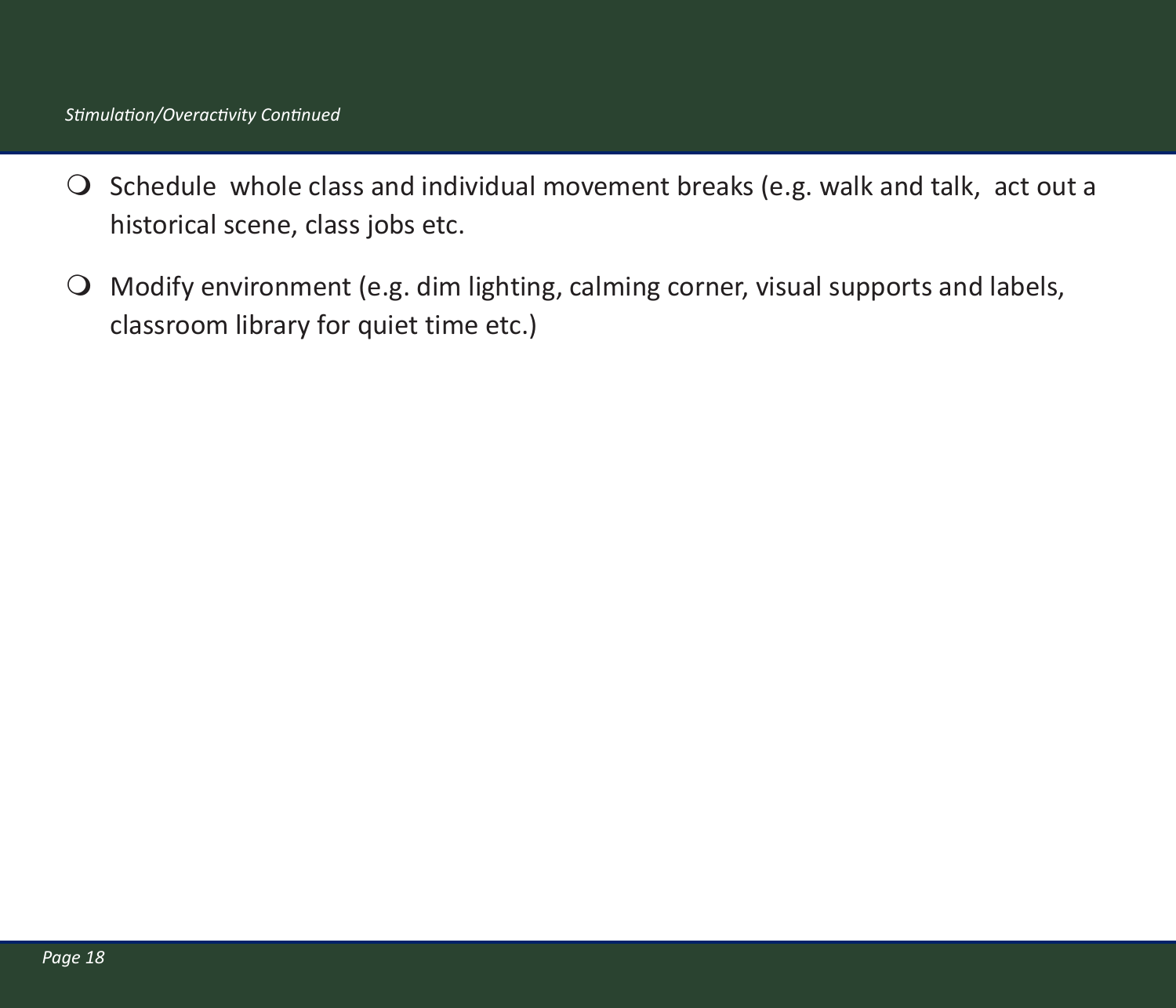### **Teaching Strategies for Transition:**

- Warn students of an upcoming transition and front load expectations
- Use music/bell tone/chime to signal an upcoming transition, use verbal count down or count down strips, non-verbal gesture cue or PEC symbol, visual timer
- $\overline{O}$  Be consistent with expectations for transitions and repeat instructions or re-do attempts as needed for remedial or until mastered
- $\Omega$  Provide visual schedule on board and label items in the classroom with words and pictures
- $\overline{Q}$  Provide established times to model, teach and explicitly practice what a smooth transition looks like. For struggling students, make use of social stories and/or video modelling prior to practicing with the class as a whole.
- $\bigcirc$  Create an anchor chart for what a smooth transition looks like (i.e. As you teach a lesson, you create a chart, together with your students, that captures the most important content and relevant strategies for a successful transition in the classroom, outside and/or through the hallways)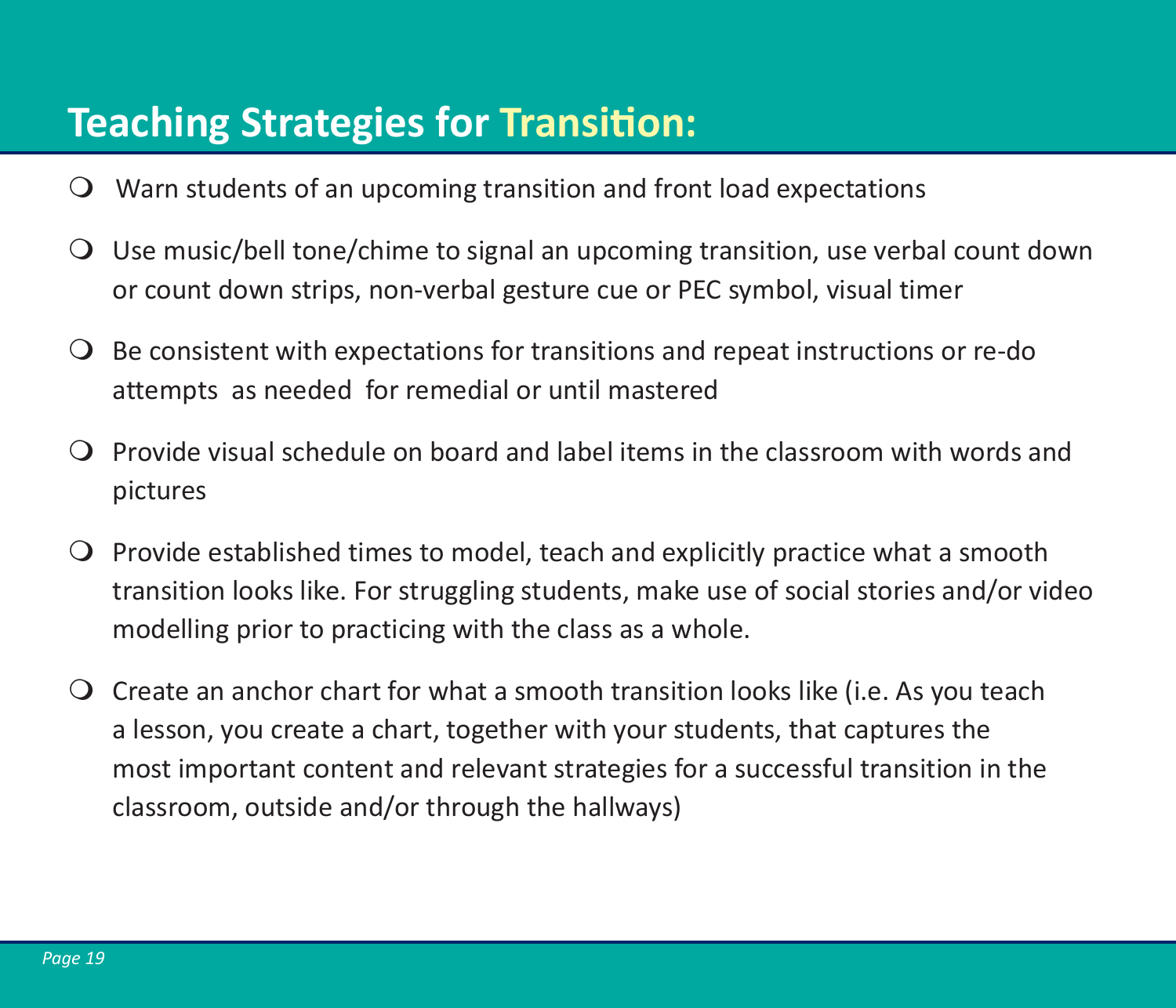### **Teaching Strategies for Working Memory Difficulties:**

- $\bigcirc$  Make use of graphic organizers
- $\overline{Q}$  Provide step by step procedures or instructions to break down skills sets
- $\bigcirc$  Have students highlight information using different colors or color-coding systems
- $\overline{O}$  Use pictures to correspond to key words or teaching concepts
- $\overline{Q}$  Provide a copy of notes at instructional level and/or allow students to take a photo of the notes for their reference
- $\overline{Q}$  Use buddy supports and peer helpers
- $\bigcirc$  Teach students about metacognition and memory
- $\overline{Q}$  Provide checklists in point form and use of bullets rather than a list of words
- Model and teach how to use mnemonic devices
- $\Omega$  Present and introduce information in chunks and show students how to break down information into smaller units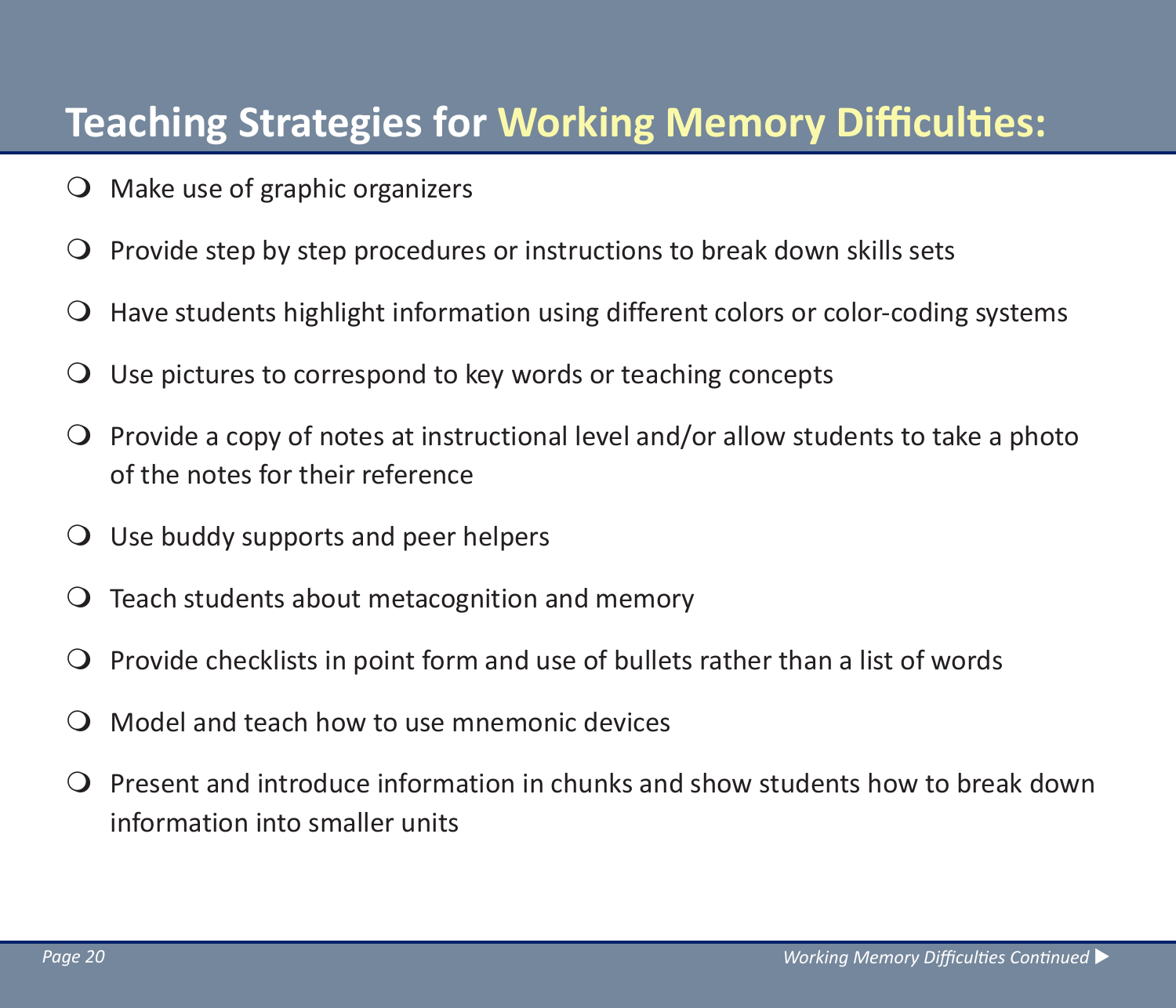- Talk about connections and how concepts relate to background knowledge and experiences, make use of visuals on internet to support learning
- $\overline{O}$  Use games to introduce, teach and reinforce, skills and concepts
- $\Omega$  teach study and organizational skills (e.g. post-it notes for recording information, what do bold words mean, how to create cue cards and synthesize important information , use of labelled bins or tabs for binders/duo-tangs etc.)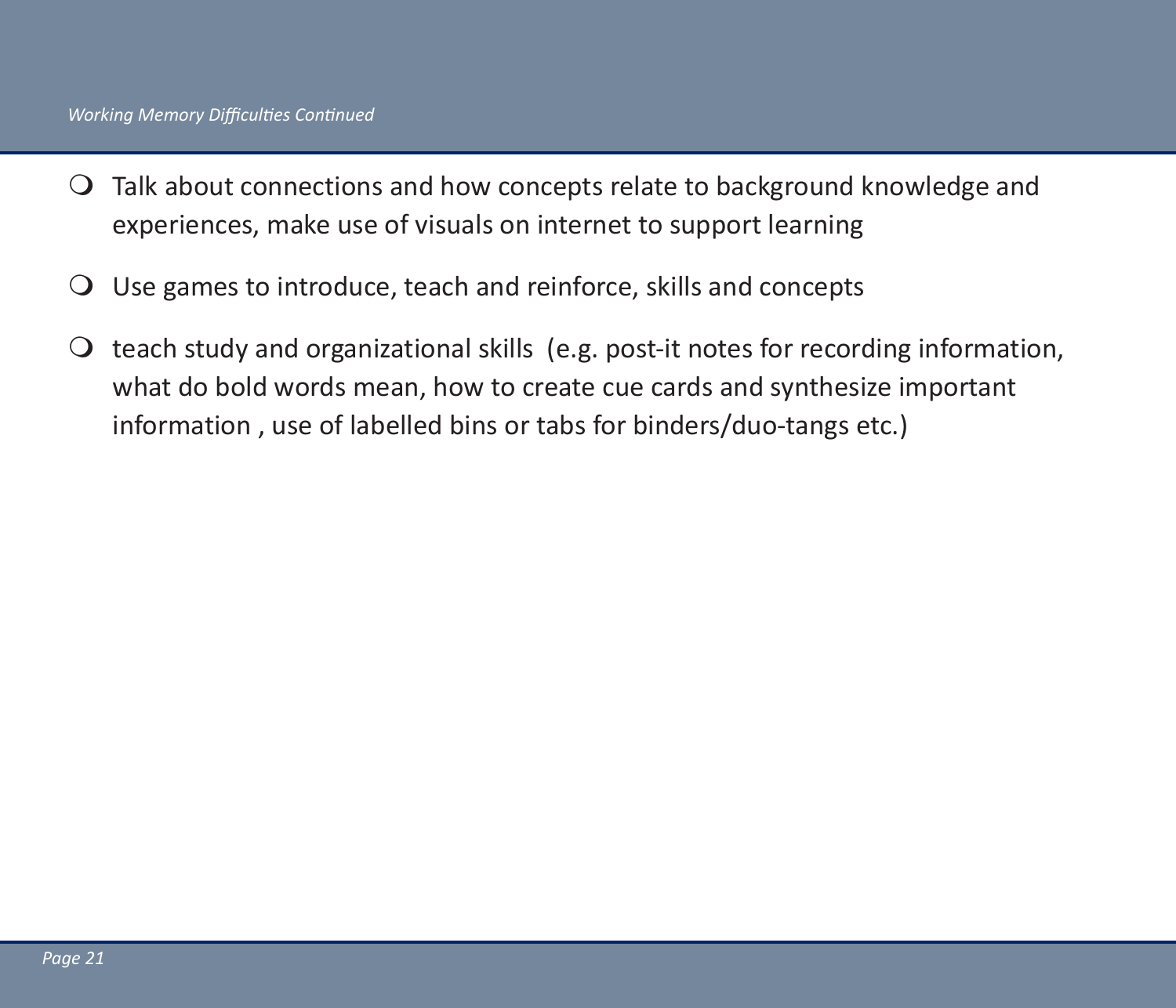#### **Teaching Strategies for Work Productively with Peers:**

- $\bigcirc$  Build on student's prior learning, life experiences, culture and language to support authentic, rigorous and culturally relevant learning
- $\overline{O}$  Explicitly teach how to maintain and sustain friendships
- Encourage equitable and purposeful student engagement and ensure that all students have access to and are expected to participate
- $\overline{Q}$  Provide recess and lunch activities that result in success (e.g. teach games in the gym/playground that can also be played during break times, provide equipment both sports and non-athletic activities such as bubbles/rubric cubes etc.
- $\Omega$  Make use of restorative action and/or peace circles
- $\bigcirc$  Role Play how to handle various social situations, read faces/emotions and how to respond with appropriate actions
- $\overline{O}$  Support and celebrate student strengths
- Make use of democratic classrooms and/or classroom meetings to build community